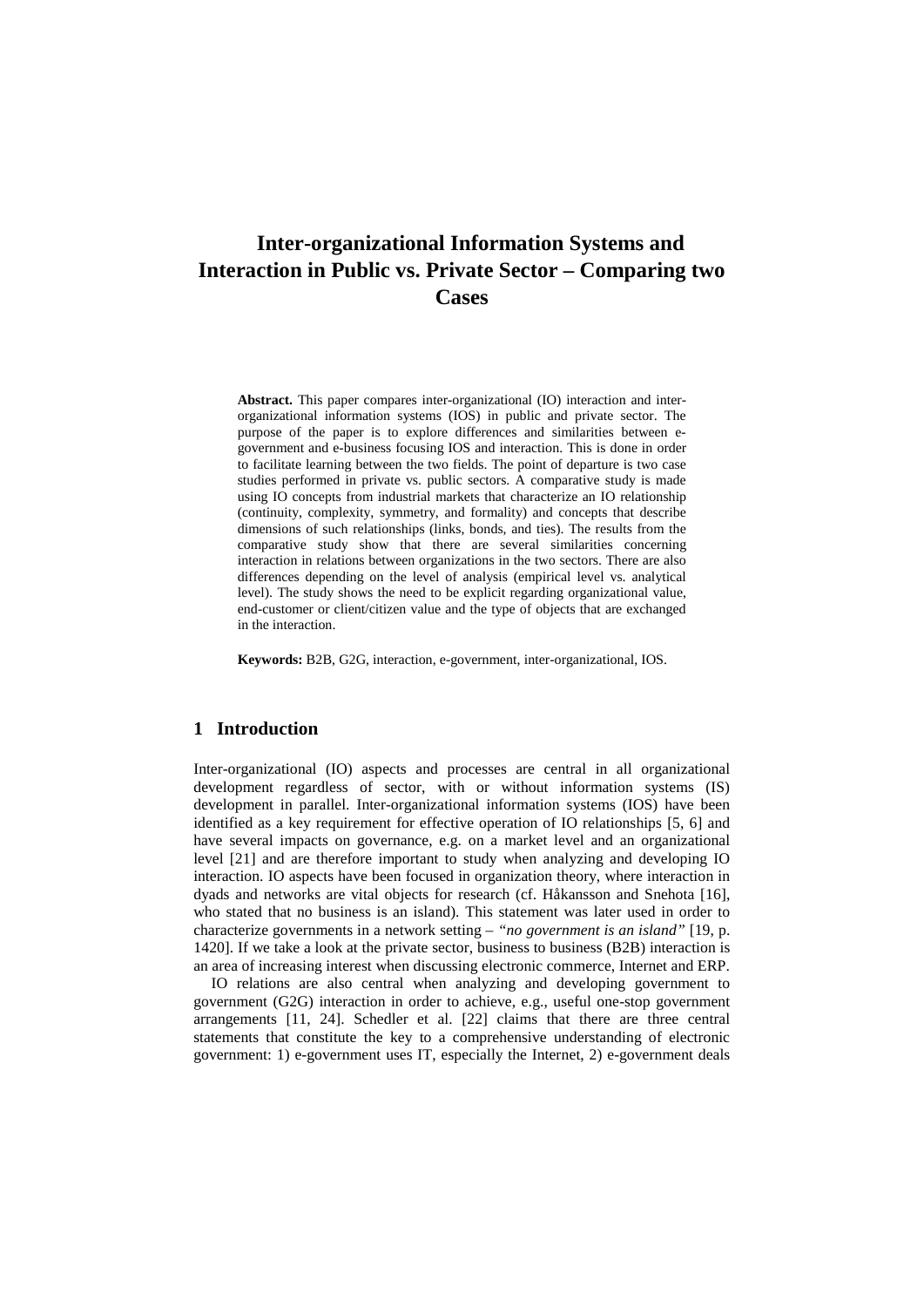with organizational aspects of public administration; and 3) e-government considers the interaction of public administration with its environment (e.g. customers, suppliers, citizens, politicians).

IO interaction is the main theme addressed in this paper. A comparative study of two cases will be presented based on the following main research question: In what ways is private and public IO interaction similar and how does it differ depending on the sector context? The understanding of similarities and differences is useful as a point of departure when learning between private and public sector should take place. The need of comparative studies of e-business and e-government is put forth by Barzilai-Nahon and Scholl [3], who argue that such comparative efforts are necessary but still rare. This paper is a response to the shortage of research focusing comparative (inter sector) studies. This paper contains a comparative case study from the private and the public sectors. The private sector is represented by a business B2B relation between a carpentry and a sawmill – both small and medium size companies (SMEs) located in Sweden. The public sector is represented by a G2G relation between two agencies, one organization is Sweden's County Administrations (SCoA) and the other one is the Swedish Road Administration (SRoA).

When a new research field, like e-government, is entered or in a phase of rapid growth there is a clear tendency that "wheels are reinvented". Researchers as well as practitioners in the field tend to identify "too many" unique characteristics or unique factors related to the studied phenomenon, without learning from history and previous studies. On the other hand, there is another more or less opposite tendency; to take things for granted and, not critical enough, import or export ideas, concepts and lines of thinking from one area, sector or field to another. We believe that the IS field, dealing with e-government and e-business, is no exception in this case. Therefore we argue that it is important to conduct comparative case studies from different sectors.

The purpose of the paper, based on the research question introduced above, is to explore differences and similarities between e-government and e-business focusing IOS and interaction. This is done in order to facilitate learning between the two fields. Our analysis will be made based on the IO concepts from industrial markets [16, 17]. Theoretical concepts that characterize an IO relationship (continuity, complexity, symmetry, and formality) and concepts that describe dimensions of such relationships (links, bonds, and ties) will help us to describe and analyze interaction. The approach and the concepts are presented below. We have applied these theoretical concepts to the e-government field in a previous study in order to discuss challenges in one-stop government [2]. In that study the IO concepts from industrial markets were refined and structured into a conceptual framework of IO agency relationship dimensions (ibid.). We will use this conceptual framework in order to structure our comparative case study analysis.

After this introduction, the paper is organized in the following way: In Section Two we describe the research design, followed by the introduction of the case studies. The theoretical background to IO interaction and its relation to the comparison of IO interaction in e-business and e-government, and IOS are then presented in section Three. The empirical findings from the two cases are analyzed and compared, using concepts from the introduced interaction approach in Section Four. The paper is concluded in Section Five, together with statements about further research.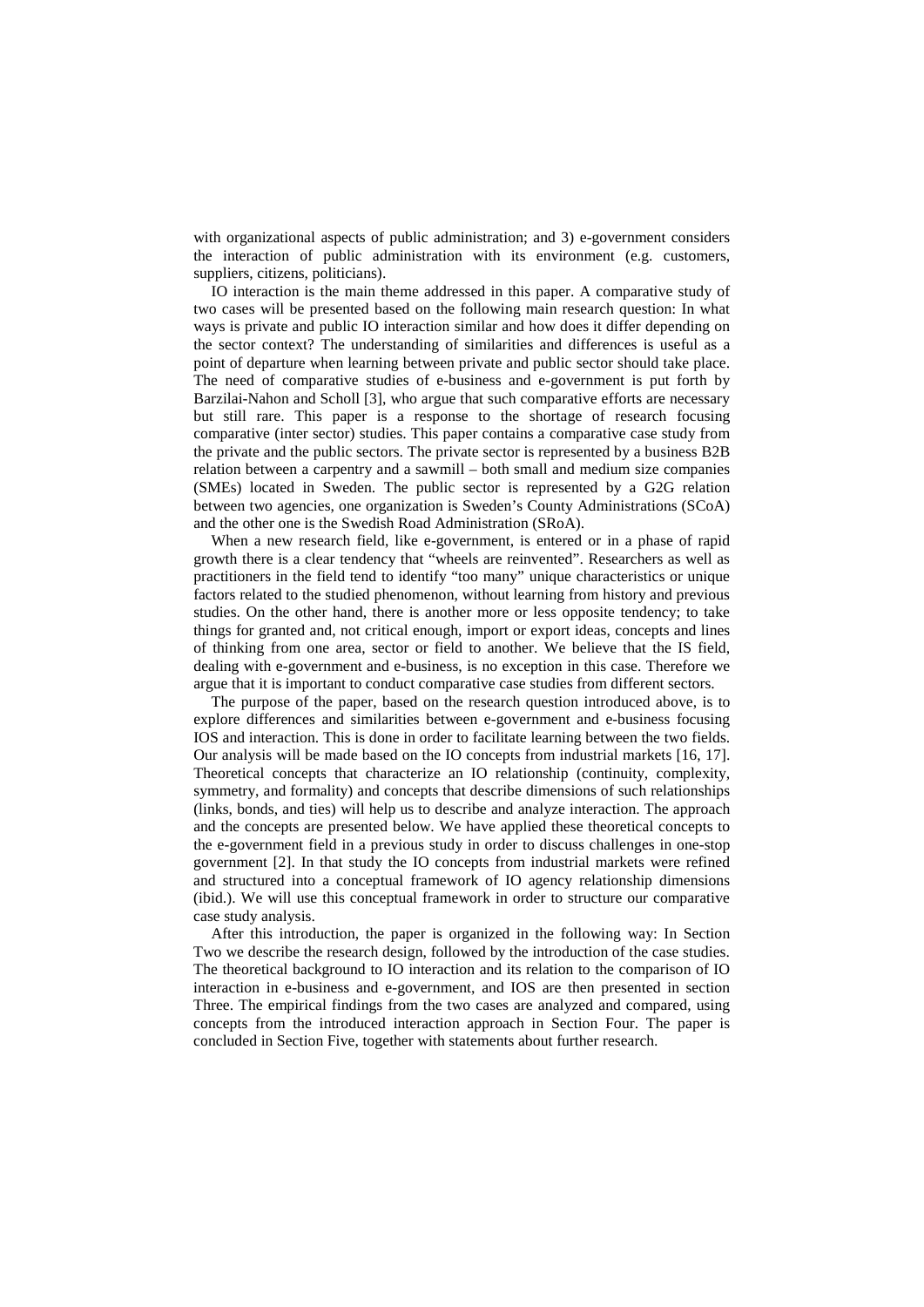#### **2 Research Design and Case Study Introduction**

The overall research design in this paper is qualitative and interpretive [26] and based on case studies. The fieldwork that we have conducted has been close to the cases and the actors within. Based on this we had a good access to interviewees, written sources, meetings, etc. The interviews had a semi-structured and semi-standardized design and were recorded. The interviewees have been selected in order to reach a broad view of apprehensions. We have asked open questions about how they understand the notion of e.g. IO interaction, IOS, communication, etc.

The empirical data has been analyzed in a qualitative, interpretive way, using theory as a lens (central IO concepts from industrial markets [16, 17]) when analyzing. This is in line with a strategy using theory as a "part of an iterative process of data collection and analysis" [26, p. 76]. Besides using the concepts as a part of analysis, we tried to be open minded, investigating aspects and discoveries outside and beyond the theoretical concepts applied. The cases included in this paper represent organizations from the public and the private sectors that have performed extensive work with IO dimensions (IO interaction, IOS, etc.). This makes them interesting to analyze and to compare. The cases have, of course, differences in terms of size, complexity, sector, management, type of IT systems, etc. and should not be interpreted as representing a statistical sample. This is however an asset concerning the variation, and the ambition to maximize the variation. When doing this it is of course limitations involved concerning the comparative analysis; all aspects of the cases are not possible or even interesting to compare.

**Introducing the E-government Case Study.** The G2G case is focused on driving license issues. We have studied the IO interaction between two government agencies (CoA and SRoA) during the issuing of provisional driving licenses. The overall process and background to this case is that everyone in Sweden who want to get a driving license, first have to apply for a provisional driving license from the regional CoA. The provisional driving license is approved if the applicant is judged by the regional CoA to be able to drive a vehicle in a safe way. The permit application was, until an e-service was implemented, a paper form that was filled in, signed and sent by mail to the regional agency. The application had to be complemented with a health declaration, a certificate of good eyesight, and maybe also an application that, e.g., a parent will be allowed to act as a private instructor. These documents were received and reviewed by a case officer at the agency. The case officer also checked if the applicant had been punished for any crimes. This information was registered in a database, operated by the police, which the case officer had access to through an IOS. When the provisional driving license had been granted, the CoA reported this to SRoA through this IOS. When the applicant has completed a driving test and a theoretical test successfully, she/he receives a driving license from the SRoA.

We have studied the development project that aimed at developing an e-service for handling the provisional driving license applications. The e-service was intended to make an automated decision in "green cases" (i.e., cases that do not call for extensive handling) and support case officers handling such cases. By achieving this, the agency will in the long run try to save and reallocate resources from handling "green cases" to more complex errands. An e-service like this also provided an opportunity to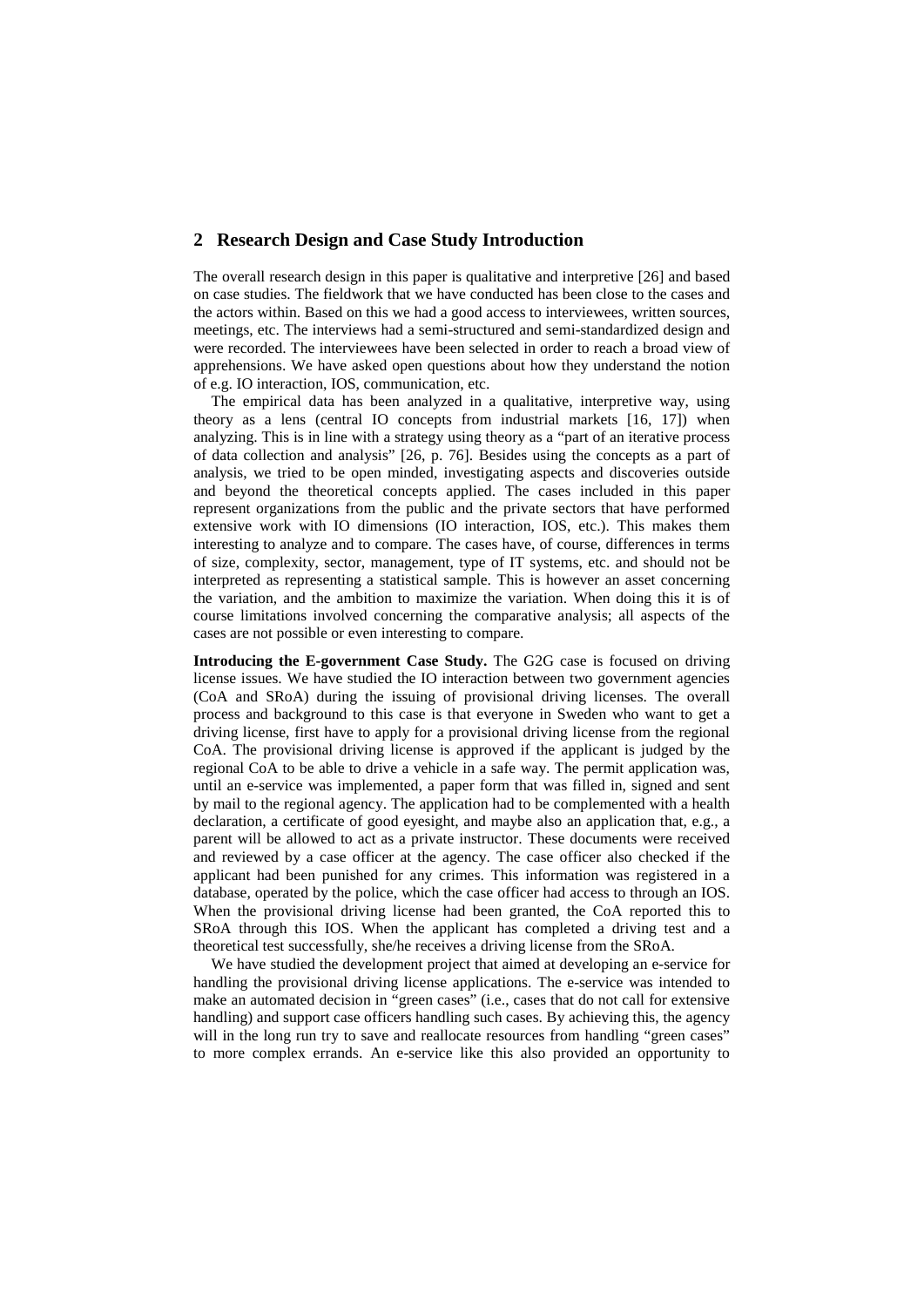standardize the application handling across the nation and the 21 county administration boards.

**The E-government Case Study Research Design.** The empirical data generated in this case has mainly been generated through semi-structured interviews with significant actors within the development project. We have in the beginning of the development project interviewed six persons involved in the project. The interviewees had the following roles: an IT strategist, a development project manager, a system manager, an internal investigator, a case officer and an IT development manager. We have then interviewed seven persons when evaluating progress and results in the end of the development project. Five of these interviewees were within the public sector; four of them were case officers and one of them was a local project manager at a CoA. Two interviewees were external consultants who worked for the public sector related to the studied e-government initiative. One of the consultants was a project manager supporter and the other person was an e-government development manager.

**Introducing the B2B Case Study.** The B2B case consists of the relation between two private owned firms in the wood industry; a sawmill and a carpentry. The studied sawmill is a family-owned company, established in the early 1900s. The business employs approx. 30 people. The sawmill exists in a volatile and competitive market, where raw materials are scarce and prices increasing. Securing the supply of raw material or logs is in focus. The carpentry manufactures a central component for houses; the stairs. The first product was manufactured already in the 1930s and since then production has continued in various forms of organization. 30 people are employed in the organization today including five administrators and the two joint owners. Since a couple of years, the firm enjoys very good profitability. The carpentry's business concept has remained the same since the beginning. The firm manufactures their product piece by piece, each product being unique.

**The B2B Case Study Research Design.** The two studied firms are a part of an industrial network that we have studied in a longitudinal multiple case study. The most significant unit of analysis was the firms and their business relations. Altogether 21 people in different positions were interviewed in the two focused firms, generating empirical data that is used in this study. Roles covered are e.g. owners, managing directors, administrators, controllers, production managers and mechanics/carpenters. Besides the empirical interview data we have also studied documents (e.g. firms' business strategies), artifacts (e.g. products, production layouts, logistic and IS) and made observations as empirical means for rich data.

## **3 Theoretical Background**

This section of the paper presents core concepts from the so called Uppsala School – "the industrial/business network approach" (IMP [International/Industrial Marketing and Purchasing] approach) and notions of how IO interaction can be compared in ebusiness and e-government settings.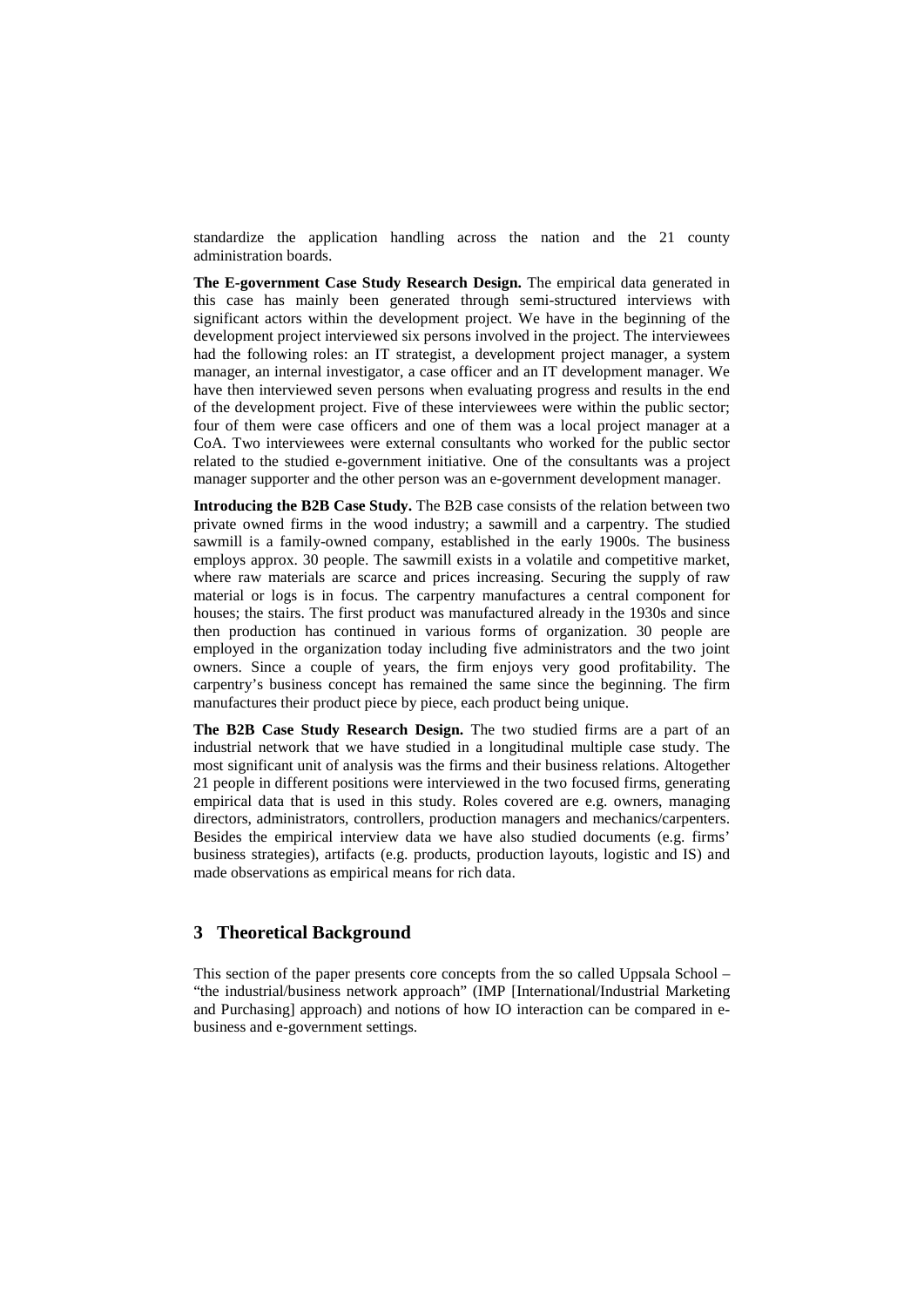#### **3.1 The Business Network Approach**

The IMP approach [1, 15, 17], is a mature line of thinking that supports the understanding of interaction in business networks. Interaction is an aspect of reciprocal action or interplay; it is not the case of one organization *acting* and the other organization *reacting* [17]. This is an important standpoint in the network approach. If we take a closer look at the interaction between organizations we can find several characteristics of relationships. (1) *Continuity* refers to the relative stability that tends to characterize supplier and customer relationships. (2) The *complexity* in a relationship can among other things comprise the number, type and contact channels for those from each organization who are involved in relations between customer and supplier. Also, contacts can vary from level to level between organizations. It is typical for relations in industrial networks for customers and suppliers to be *symmetrical* (3) in terms of resources and initiatives on each side. In those cases where asymmetry does occur, the customer tends to be bigger than the supplier is. The relationships often demonstrate a *low level of formality* (4). Even though contracts exist, they are seldom referred to, as it is often pointed out that contracts are an ineffective way of dealing with uncertainty, conflict or crises in relationships which are going to survive for some time. [17]

Another important aspect to study, when looking at interaction between organizations, is different dimensions of relations, such as *links*, *bonds* and *ties*. The various links, bonds and ties between organizations in an organizational network are important to consider when studying relationships [1, 17]. The word *link* refers to the connections that exist in the activities between organizations, so-called activity links. An activity is defined as: "a sequence of acts directed towards a purpose" [17, p. 52]. Activities can be of various types, for example technical, administrative or commercial. The links between activities reflect the need for co-ordination which affects how and when various activities are carried out. Matching one actor's resources with others' and dividing out the tasks are examples of an aim towards purchasing and marketing functions within an organization. This, in turn, has consequences for both the costs for carrying out the activities and their effectiveness [17]. The links between activities make up a certain structure within the respect of organization at the same time as it also creates certain patterns in the network.

*Bonds* between the actors in a network can be of various types, for example technical, social, time- based, knowledge-based, administrative, economic or legal [17]. Bonds arise in relationships as two related actors mutually acquire meaning in their reciprocal acts and interpretation [17, p. 197]. Bonds can have various aims, an example being to achieve co-ordination as a means of saving resources. To gain access to suitable co-operators and maintain a certain position in the network are other examples of the importance of handling bonds. "Actors act and develop bonds; at the same time they are a product of their bonds" [17, p. 201].

An IO relationship affects the way in which the organizations use their personnel, equipment, know-how, and financial resources, only to mention a few. A relationship between two organizations can comprise pooled resources of these kinds, so-called resource *ties*. The relationships between organizations are not just a way of assuring access to resources, they are also a way of getting various types of resources to meet, confront and combine [17], and to develop, create or refine.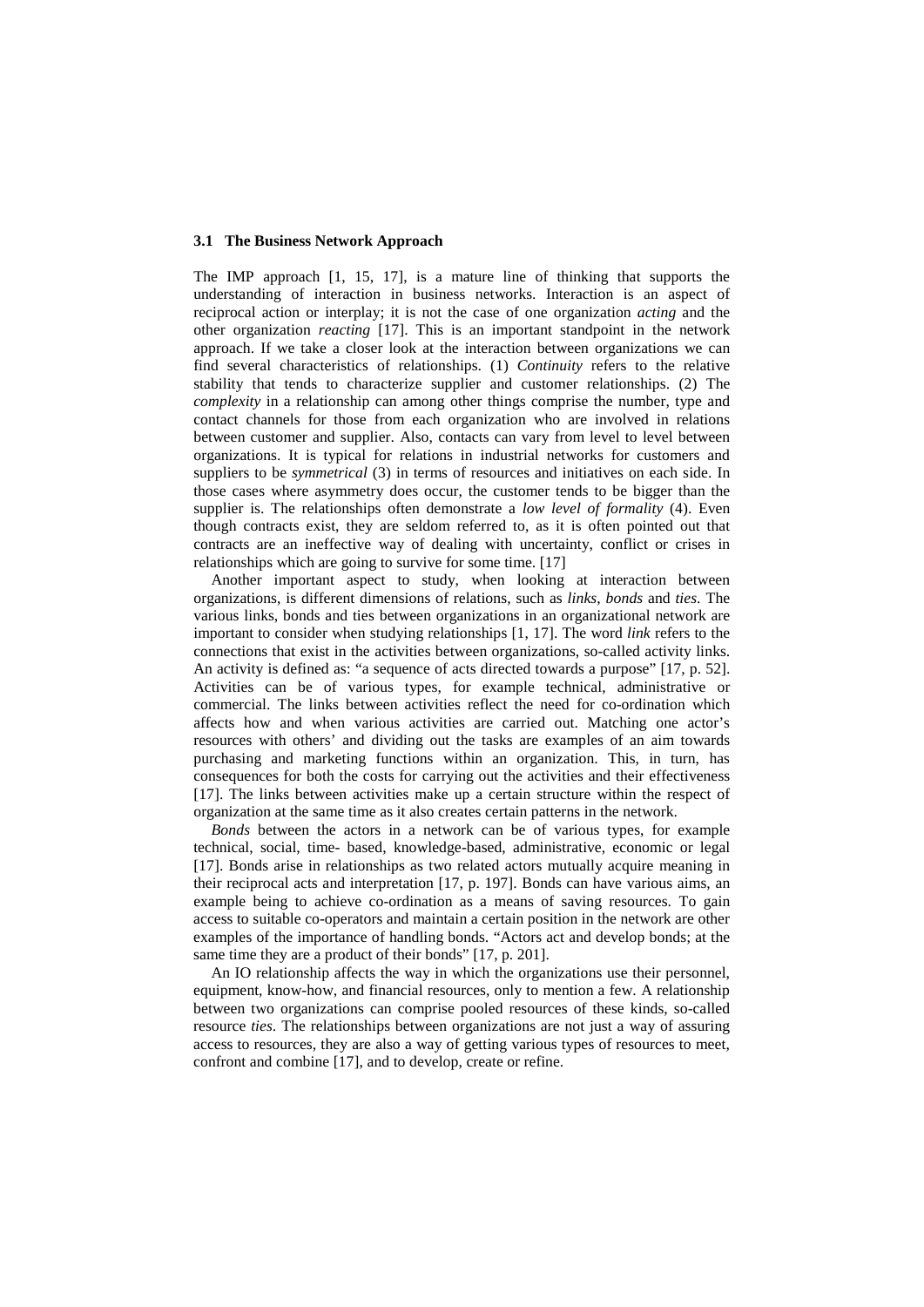We can identify several motives for applying these theoretical concepts when analyzing and comparing our two cases. The B2B case is obviously an illustration of an industrial network. The G2G case does also possess characteristics of IO interaction. The Swedish model for public administration implies that cooperation between agencies in Sweden relies on similar foundations as cooperation between private organizations, i.e., there is a large amount of semi-autonomous agencies that have to find ways to cooperate and coordinate their joint development projects. Thus, we propose that IO relationships between agencies have some characteristics in common with business relationships in other networks. Another reason is that cooperation in the public sector sometimes involves financial exchange, which makes cooperation similar to cooperation in a business network. This implies that the network approach would be able to extend to the public sector.

#### **3.2 Comparing IO Interaction in E-business and E-government**

Historically, IS research has been argued to be less successful in developing cumulative research [4]. For most phenomena being studied, a new theoretical frame has been put forward instead of careful analysis of already existing frames. Strong theoretical frames with real value are, thus, rare [17]. This is something Heeks and Bailur [12] also emphasize as weak or confused positivism in e-government research dominated by over-optimistic and a-theoretical work, which do not add much practical guidance to e-government. Our ambition in this paper is to adopt core concepts from the mature IMP approach on the B2B and G2G cases in this paper. It is, thus, an attempt to apply and analyze an already existing theoretical frame instead of inventing a new one.

There are few research studies focusing on comparison between e-business and egovernment issues [23]. Instead, these two fields are either seen as *closely related* (if focusing on IT aspects) or *totally different* (if focusing on funding mechanisms, some governance aspects and other organizational drivers). Both these standpoints might be harmful since they imply that knowledge either can be transferred between the fields in an uncritical way or that no lessons can be learned based on comparisons. In this paper we assume that increased understanding of how B2B and G2G interaction are alike and different can help improving both fields. This assumption is confirmed by Barzilai-Nahon and Scholl [3] who argue that both the private and the public sector would benefit from a better understanding of similarities and differences regarding ebusiness and e-government. They present a study that identifies several areas of similarities between e-business and e-government; i.e., process improvements, backend integration, cost savings, information sharing, vertical and organizational esystems integration, increased responsiveness and service quality, standardization efforts, and the criticality of senior leadership support. They distinguish some areas of differences as well; i.e., the drivers and motivations for e-business and e-government, stakeholder expectations, and resource availability (ibid.). All in all, Barzilai-Nahon's and Scholl's [3] findings show that there seem to be many aspects where we can find similarities, but we also need to understand the differences in order to avoid exaggerated knowledge reuse. Their study does, however, not focus on IO interaction in any detail, which implies that our study fills a gap in this respect. Several e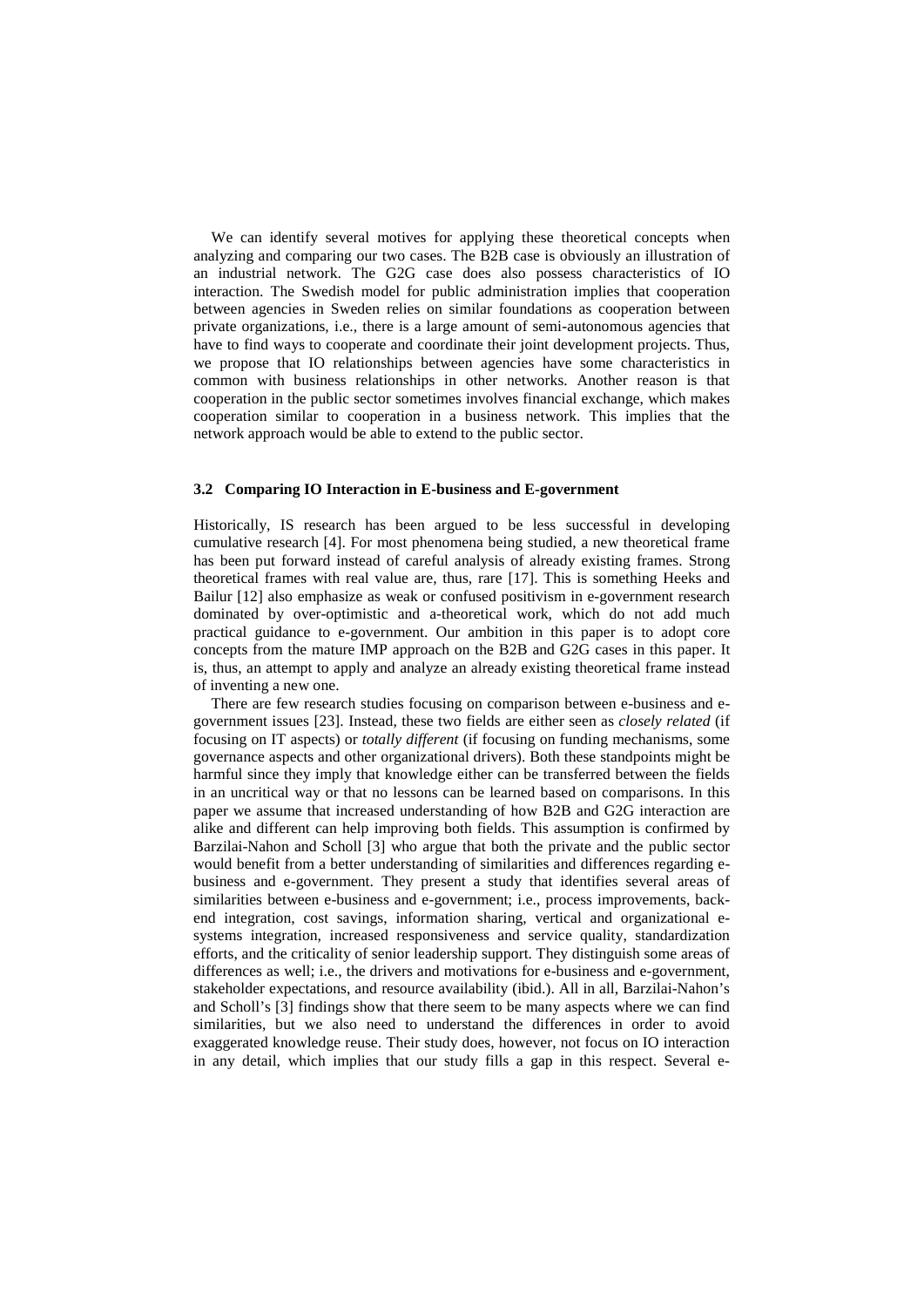government scholars emphasize that the e-government field has disregarded IO aspects even though these seem to be a major cause for many problems [20, 25]. This supports our objective to explore how knowledge can be transferred between B2B and G2G fields.

#### **3.3 Inter-organizational Information Systems**

IOS are information systems that in some sense cross organizational boundaries and are shared by two or more organizations [21]; i.e. support B2B, G2B or G2G interaction. There are several studies covering IOS development and use. Early and seminal studies are performed by different scholars [13, 18, 28]. These and other early studies have been used as point of departure for many following studies of IOS. Kumar's and van Dissel's theory [18] has e.g. been expanded by Fahy et al. [7]. Roles of the organizations cooperating via an IOS are the basis for another framework proposed by Hong [14]. There are also studies of theoretical foundations of IOS [21].

IOS exists in a dialectic relation with business processes and the structure of organization or relationship between organizations. A higher level of structure and formalization can be a result when using IOS in IO interaction [18]. Formalization exists e.g. when there are tightly coupled IOS that require extensive relationship specific investments [9]. Tightly coupled IOS are associated with reduced flexibility [10]. EDI was an early example of this. Internet and extranet solutions on the other hand have made data interchange, interaction and communication easier to perform cross organizations. Enterprise systems are shifting from internal to external focus and IO operations are increasingly important to handle [6]. However, such solutions will require integration with internal IS in order to work efficiently [6, 29].

# **4 Analysis**

In Table 1, below, the overall relationship characteristics will be analyzed in the cases from the two sectors using core concepts from the IMP approach [1, 15, 17] presented earlier in the paper. First we will analyze the overall relationship characteristics (continuity, complexity, symmetry and level of formality) followed by the relationship dimensions (links, bonds and ties). The analysis is structured according to a conceptual framework of IO agency relationship dimensions [2]. IOS is not explicitly highlighted in the central concepts that we have applied based on theory. In the concluding section we will use complementary theory, besides the IMP approach, in order to discuss the IOS dimension of B2B and G2G interaction.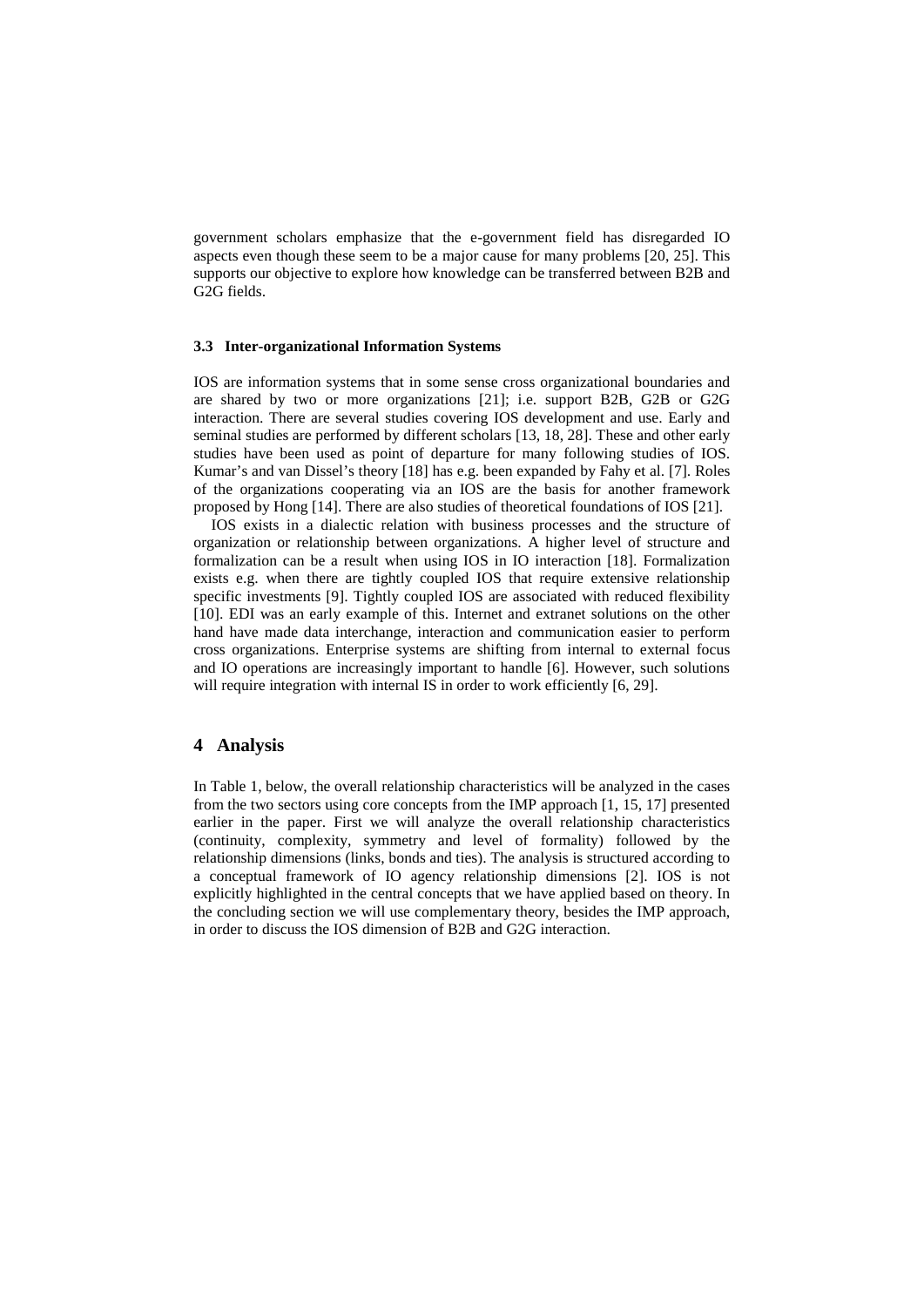| Relationship<br>Dimensions                      | Relationship<br>Categories | Business (B2B) Case                                                                                                                                                                                                                                            | E-government (G2G) Case                                                                                                                                                                                                                                                                                                                                                                                          |
|-------------------------------------------------|----------------------------|----------------------------------------------------------------------------------------------------------------------------------------------------------------------------------------------------------------------------------------------------------------|------------------------------------------------------------------------------------------------------------------------------------------------------------------------------------------------------------------------------------------------------------------------------------------------------------------------------------------------------------------------------------------------------------------|
| Overall<br>Relationship<br>Characteris-<br>tics | Continuity                 | Stable and mature (long term) relationship. The sawmill<br>experiences a certain responsibility as a major supplier<br>of wood to the carpentry.                                                                                                               | Stable and mature relationship, which seems to be less challenging<br>than the opposite. The relationship and the division of labor is<br>regulated in law.                                                                                                                                                                                                                                                      |
|                                                 | Complexity                 | There is a low level of complexity in the relation. The<br>communication process and the overall exchange<br>process are uncomplicated and straight forward. A small<br>number of actors have contact with each other between<br>the organizations.            | The relationship consists of many agency actors and many citizens'<br>applications. There are diverse conceptions about the components of<br>the complexity but the overall complexity is regarded as high.                                                                                                                                                                                                      |
|                                                 | Symmetry                   | The carpentry has a clear initiative in the relationship<br>and the relation is in that sense asymmetrical. The<br>sawmill has a strategy to adjust to (changing) customer<br>demands and initiatives.                                                         | Goal conflicts between several overarching roles, responsibilities and<br>missions exist between the agencies. The SRoA is the dominating<br>part in the relationship in terms of resources, knowledge (concerning<br>e.g. e-services, project management, IT). SCoA is more diversified<br>and divided. The relation is considered as asymmetrical.                                                             |
|                                                 | Level of<br>formality      | Low level of formality. There are variations in the<br>corporate culture, history, etc., but the companies have<br>a lot in common (the regional relation, the SME<br>character, activity in the wood industry, etc.).                                         | A high level of formality concerning the division of labor exists<br>between the parties regulated by the government. This certainly has<br>an influence on the relationship. Differing apprehensions about<br>division of labor and responsibility occur. Variation in project<br>management approaches/cultures also exists.                                                                                   |
| Links                                           | Technical                  | Not an "advanced" IOS. The sawmill has created a view<br>in their stock IT system so that they can expose the<br>products that are unique for the carpentry. These<br>products are also put into a special destined physical<br>space in the factory building. | The SRoA supplies the IOS (the Road Traffic Register [RTR]) that the<br>21 CoAs use as an important tool for handling the applications. Data<br>from the traffic register is used n the new e-service for handling<br>applications; i.e. systems integration exists.                                                                                                                                             |
|                                                 | Administrative             | Rather simple and individual patterns of communication<br>and cooperation. Disintegrated processes within the<br>firms, but (individually) integrated between firms.                                                                                           | Disintegrated process with many contacts and deliveries between<br>agencies. The agencies have responsibilities for different phases in<br>the process of handling provisional driving licenses.                                                                                                                                                                                                                 |
|                                                 |                            |                                                                                                                                                                                                                                                                | Complicated patterns of communication and cooperation exist.                                                                                                                                                                                                                                                                                                                                                     |
|                                                 | Activity                   | Sequential interdependencies between activities in the<br>two companies (e.g., in order and delivery processes).<br>The sawmill, to a large extent, adapt their activities to<br>this customer's needs.                                                        | One aspect of activity links identified in this relation is the level of<br>adaptation to the other party. The SCoA has to adapt to the IT system<br>supplied by the SRoA; but has some possibilities expressing<br>requirements on design of the IT system and the use of the system.                                                                                                                           |
|                                                 |                            | Information and goods exchange.                                                                                                                                                                                                                                | Information and service exchange.                                                                                                                                                                                                                                                                                                                                                                                |
|                                                 | Commercial                 | The sawmill has invested in a dedicated production<br>equipment in order to satisfy demands from this<br>important and demanding customer.                                                                                                                     | Not applicable in this case.                                                                                                                                                                                                                                                                                                                                                                                     |
| <b>Bonds</b>                                    | Actor                      | Flat, non-hierarchical organizations,<br>with<br>few<br>organizational levels. Actor bonds rely more on a<br>personal (social) dimension between the firms, built up<br>from the long-term relationship.                                                       | A gap between participants in working groups on different hierarchical<br>levels (so called action groups; one at the operative level and one at<br>the strategic level) within and between agencies.                                                                                                                                                                                                            |
|                                                 |                            |                                                                                                                                                                                                                                                                | History influences opinions about present and future division of labor<br>between agencies often criticized and discussed. Implicit actor bonds.                                                                                                                                                                                                                                                                 |
|                                                 | Economic                   | The sawmill depends a lot on the demand from the<br>carpentry (in production volume and economic terms).<br>The ROI is higher at the carpentry than at the sawmill.                                                                                            | Complex principles for compensation related to the performance of<br>activities; some tasks are resource demanding but uncompensated.                                                                                                                                                                                                                                                                            |
|                                                 | Legal                      | Written frame contracts occur, but are seldom referred<br>to. Legal bonds are implicit in the relation and in the<br>interaction between actors from the two firms. Bonds are<br>instead created based on mutual trust and a long-term<br>business relation.   | The agencies have several external assignments and both superior<br>and inferior roles towards each other. The SCoA has an explicit<br>mission from the government to develop e-services. The SRoA has<br>the overall responsibility for the national road traffic issues sanctioned<br>by the government. This fact also influences the bonds between the<br>parties and the asymmetry (above) in the relation. |
| Ties                                            | Resource                   | A number of pooled resources are jointly connected to<br>the product (the customized wood material) and the<br>production. Know-how is also transferred from the<br>carpentry to the sawmill in order to increase the level of<br>refinement in the product.   | The studied parties pool resources (personnel and know-how) in<br>order to develop e-services in a joint development project. At the<br>same time there are an asymmetry in incentives for the joint project<br>influences and the amount of resources spent on the project, e.g.,<br>due to the fact that the SRoA has an in-house IT development staff<br>and the SCoA lacks this in-house competence.         |
|                                                 |                            |                                                                                                                                                                                                                                                                | Knowledge is both a resource used in the project and an outcome<br>from the project; i.e. competence development on individual and<br>organizational level.                                                                                                                                                                                                                                                      |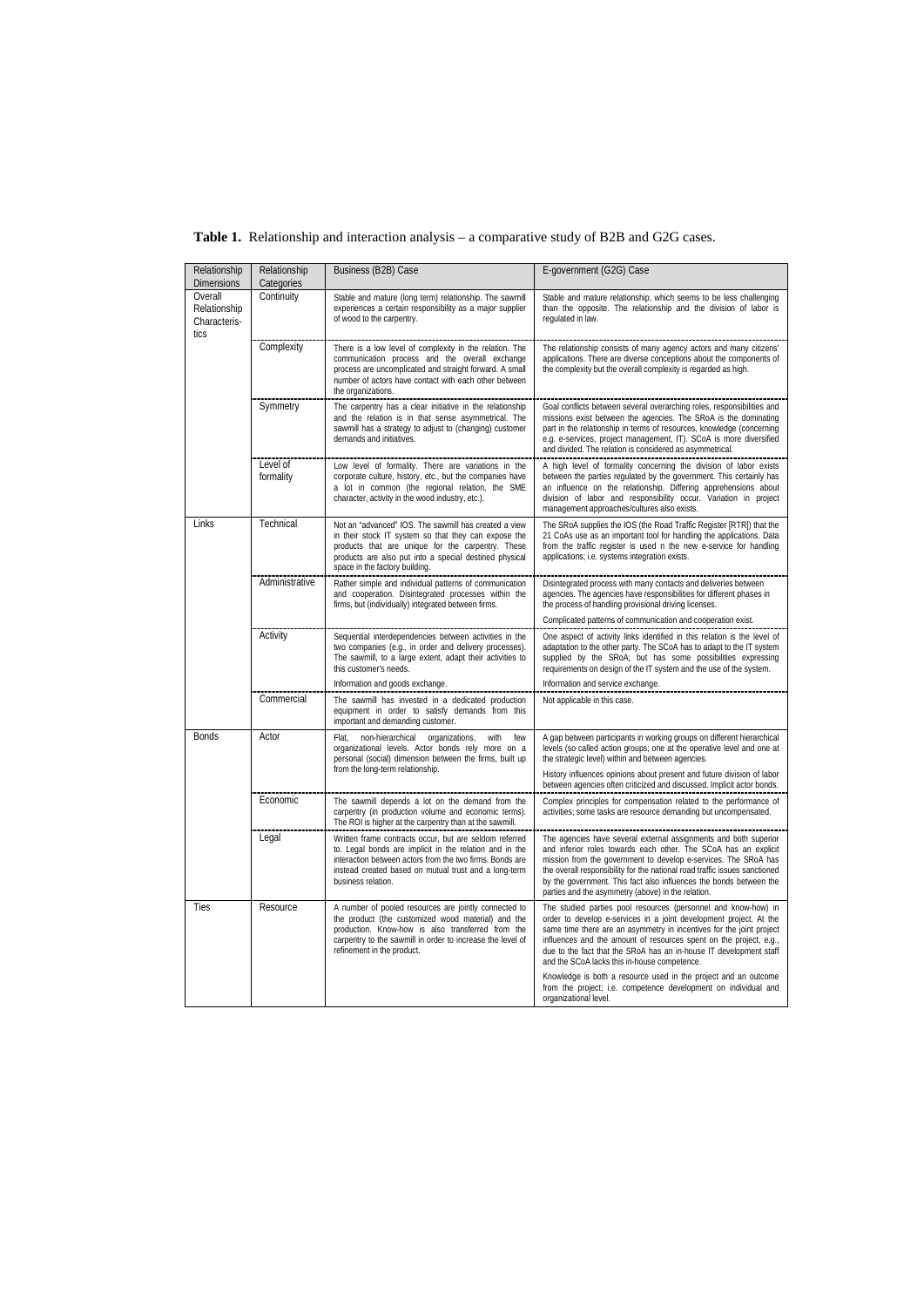### **5 Conclusions and Further Research**

In the introduction of this paper we asked in what ways private and public IO interaction is similar and how it differs. The ambition has been to understand similarities and differences in order to explore when and how the e-business and egovernment fields can learn from each other regarding IO interaction. The contributions of our study are both presented as identified similarities and differences in the studied cases and as suggested, explorative, refinements of the conceptual framework used for analytical comparisons of B2B and G2G interaction.

**Differences.** Our conclusions, based on using the IMP approach [1, 15, 16, 17], show that there are differences between the interaction in the studied cases from the two sectors. If we take a look at the overall relationship characteristics there are differences, at the empirical case level, but the categories that support the analysis work in an appropriate way. Important factors framing the interaction and the relations are, e.g., present in the G2G case where we have the Government that regulates e.g. the present processes, actors, division of labor. In the B2B case we also have laws and regulations, but on another level (e.g., concerning accounting, different types of permits, etc.). From the empirical data we have also identified differences in the level of formality, asymmetry, technical (e.g., the use of an IOS), organizational structure (actor bonds), economic bonds and administrative links (in Table 1). Legal and actor bonds (content) also differ between the cases.

Links, bonds and ties are also possible to use when comparing interaction between organizations in different sectors. The difference in the use of the link category "commercial" between the two sectors made us aware of the need to discuss and analyze the "value" category as an alternative. One can also discuss which role the size of the studied organizations has had when comparing the empirical data. The size of the organizations has some effects on how they organize processes and hierarchy levels. But in the same time the size and structure of the private vs. public sector are given by the market and the overall structure of the public sector on a national level.

Barzilai-Nahon and Scholl [3] distinguish some areas of differences between B2B and G2G sectors; i.e., the drivers and motivations for e-business and e-government, stakeholder expectations, and resource availability [cf. 8]. All in all findings [3] show that there are many aspects where we can find similarities, but we also need to understand the differences in order to avoid improper knowledge reuse.

**Similarities.** Our conclusions based on using core concepts from the IMP approach [1, 15, 16, 17] show that there are similarities between the cases from the two sectors both at an empirical level and at an analytical level (the used categories). For example, both relations are stable and mature (continuity), have disintegrated processes (administrative link), sequential interdependencies (activity link) and pooled resources (resource link) (see Table 1).Earlier in this paper we assumed that increased understanding of how B2B and G2G interaction are alike and different can help improving both fields. We argue that we now have showed that this is the case, in line with [3]. However, we need to separate the *analytical level* from the *empirical level*. Our study shows that we can use the same set of categories when we analyze B2B and G2G relations and the present interaction. The result of using the same set of categories, however, can differ due to what type of organizations (firms or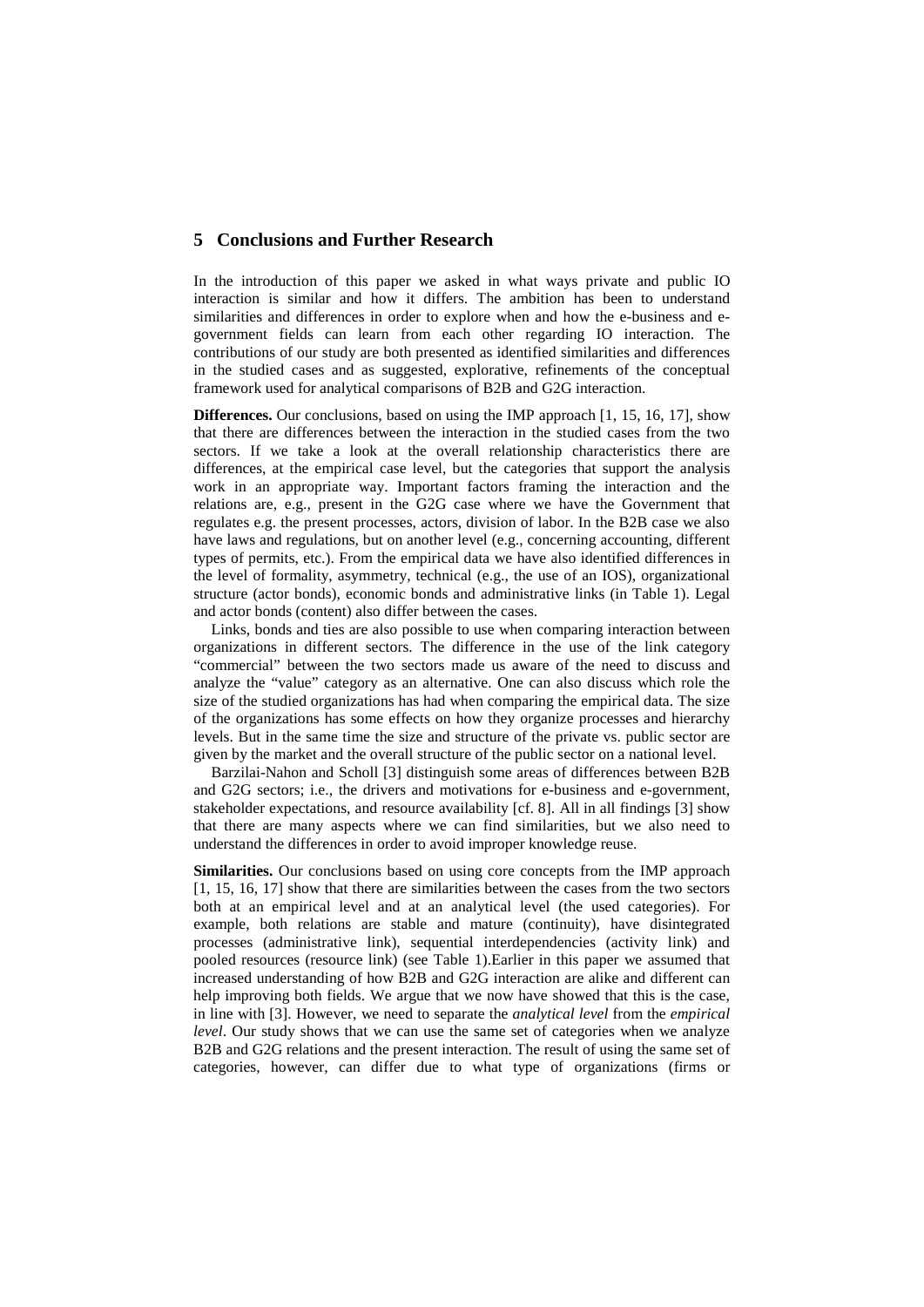government agencies) that are analyzed, based on contextual factors. We can conclude that our study also shows that there are several areas of similarities between e-business and e-government, as identified above. There is a reported need to continuously improve intra- and IO processes, back-end vs. front-end integration, cost savings (efficiency), vast communication and information sharing, the need for IT integration, increased responsiveness and service quality, standardization efforts, and the criticality of senior leadership support [3]. The last aspect, however, more implicit in the rather non hierarchical SME's in our empirical data. The reported study [3] does, however, not focus on IO interaction, which implies that our study adds value.

**Mutual Learning in B2B (e-business) and G2G (e-government).** After having analyzed the interaction in our B2B and G2G cases using the IMP approach, we argue that the use of the relationship characteristics and the relationship dimensions are useful when structuring, describing and analyzing interactions – regardless of focused sector. However, we believe that there are aspects that can be made more explicit. There are also indications that a mutual learning in the two fields can occur when taking its differences and similarities into account [cf. 3]. Based on the comparative analysis we also suggest that the conceptual framework of IO agency relationship dimensions [2] can be further developed. Organizational size, culture and value can be made more explicit as well as the aim to create value for an end-customer (endclient or citizen). We also identified a need to be explicit regarding the exchange object (services, products, information, etc.). If the interaction in is supported by an IOS as an example of a technical, administrative and activity link these aspects are also important in order to create organizational and end-customer or client/citizen value. Such applications can be viewed as back-office systems, but has an effect on what joint value organizations can create. In order to compensate for the weak focus on IT (IOS), will we comment upon that in the following section.

**IO Interaction and IOS.** In the B2B case, a "non-advanced" IOS was used; the sawmill has created a view in their stock IT system so customer unique products can exposed (a technical link in Table 1). This improves and simplifies the interaction between the two firms, without being expensive and resource demanding as an investment [5, 6]. This type of application is tied to this particular key customer, using a remote login solution, but can, hypothetical be used for several customers. It is not technological issues that limit the IOS; it is more a question of trust. Trust based on a stable and mature (long-term) relationship between the two parties. The IOS is tightly coupled, but we would not argue that it has required extensive relationship specific investments [cf. 9]; at least not in direct IT investment terms – rather in mutual trust.

In the e-government case we have studied a development project that aimed at developing an e-service for handling the provisional driving license applications. The e-service was intended to make an automated decision in "green cases". This system has IO parts and is integrated with systems at several other government agencies in order to exchange data concerning e.g. crime records, residential information, etc. Links to the RTR are important in the daily work handling applications for provisional driving licenses. The IOS improves and simplifies the interaction (even if it is mainly unidirectional) between the studied agencies [cf. 5, 6]. The IOS is tightly coupled, and has required extensive relationship specific investments [cf. 5]. The dependency that the technical link represents will probably decrease flexibility [10].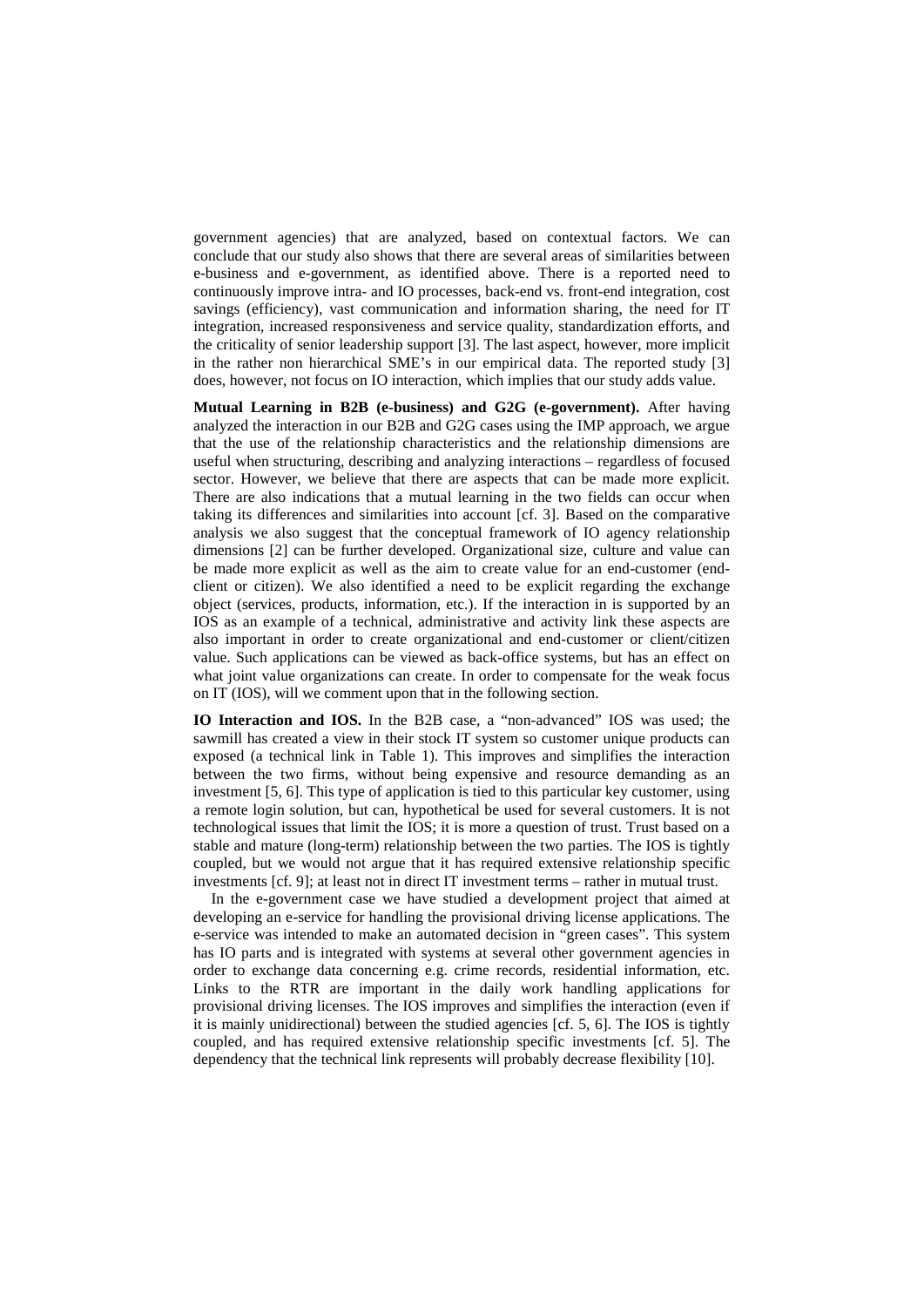**Further Research.** Further research is needed in order to compare different types of organizations in the two sectors. Further research is also needed covering G2B and B2G relations. The sample of organizations, and the relations, can be enlarged and chosen based on differences in business type, industries, local government, state, size, types of services, etc. This would add further understanding of the possibilities to achieve mutual learning about IO interaction in B2B and G2G. Choosing the cases that are present and analyzed in this paper is a limitation, as we pointed out above, but the variation represented here is also an opportunity. Based on the comparative study, we have identified that even if an organization is a part of a particular sector the organizations in a certain sector are not homogeneous. The character of the organization can be made more explicit when analyzing its relations. Our comparison indicates that the identified characteristics that can be made more precise compared to the presented relationship characteristics and dimensions (links, bonds and ties) [15, 17] as well as the conceptual framework of IOS agency relationship dimensions [2]. The identified characteristics concerns: organizational size, value and culture, the exchange object (services, products, information), service level, end-citizen/customer value, and the use of IT or e-services (IOS) as an example of a technical, administrative and activity link. These indications can be related to the existing body of knowledge and analyzed more in detail. However, this is out of the scope of this study and an issue for further research. Another interesting area for further research is how to deal with public-private partnerships (PPPs). Studying PPPs could challenge the categories above further. In such cases, where private and public sectors meet, the kind of results that we report on appears to be valuable. To learn more about IO interaction between a private and a public organization would be beneficial for understanding both sectors. The issue of trust is an important part of the IMP approach [15, 17], but can also be highlighted using research focused on trust as such.

### **References**

- 1. Axelsson, B. and Easton, G. (1992, Eds.). Industrial Networks: A New View of Reality. Routledge, London.
- 2. Axelsson, K., Melin, U. An inter-organisational perspective on challenges in one-stop government, Int. Journal of Electronic Governance, 1(3), 296-314 (2008)
- 3. Barzilai-Nahon, K., Scholl, H.J. Similarities and Differences of E-Commerce and e-Government: Insights from a Pilot Study. Proc. of the  $40<sup>th</sup>$  Annual Hawaii Int. Conference on System Sciences (HICSS'07), 92-101 (2007)
- 4. Benbasat, I., Zmud, R.W. Empirical Research in Information Systems: The Practice of Relevance. MIS Quarterly, 23(1), 3-16 (1999)
- 5. Breu, K., Hemingway, C., Strathern, M., Bridger, D. Workforce agility: the new employee strategy for the knowledge economy. Journal of Information Technology 17, 21-31 (2002)
- 6. Daniel. E.M., White, A. The Future of Inter-organisational System Linkages: Findings of an Int. Delphi Study. European Journal of Information Systems, 14(2), 188-203 (2005)
- 7. Fahy, M., Feller, J., Finnegan, P., Murphy, C. Complexity and Context: Emerging Forms of Collaborative Inter-Organizational Systems. Journal of Information Technology Theory and Application, 8(4), 1-12 (2007)
- 8. Flak, L.S., Rose, J. Stakeholder Governance: Adapting Stakeholder Theory to egovernment. Communications of the AIS (16), 642-664 (2005)